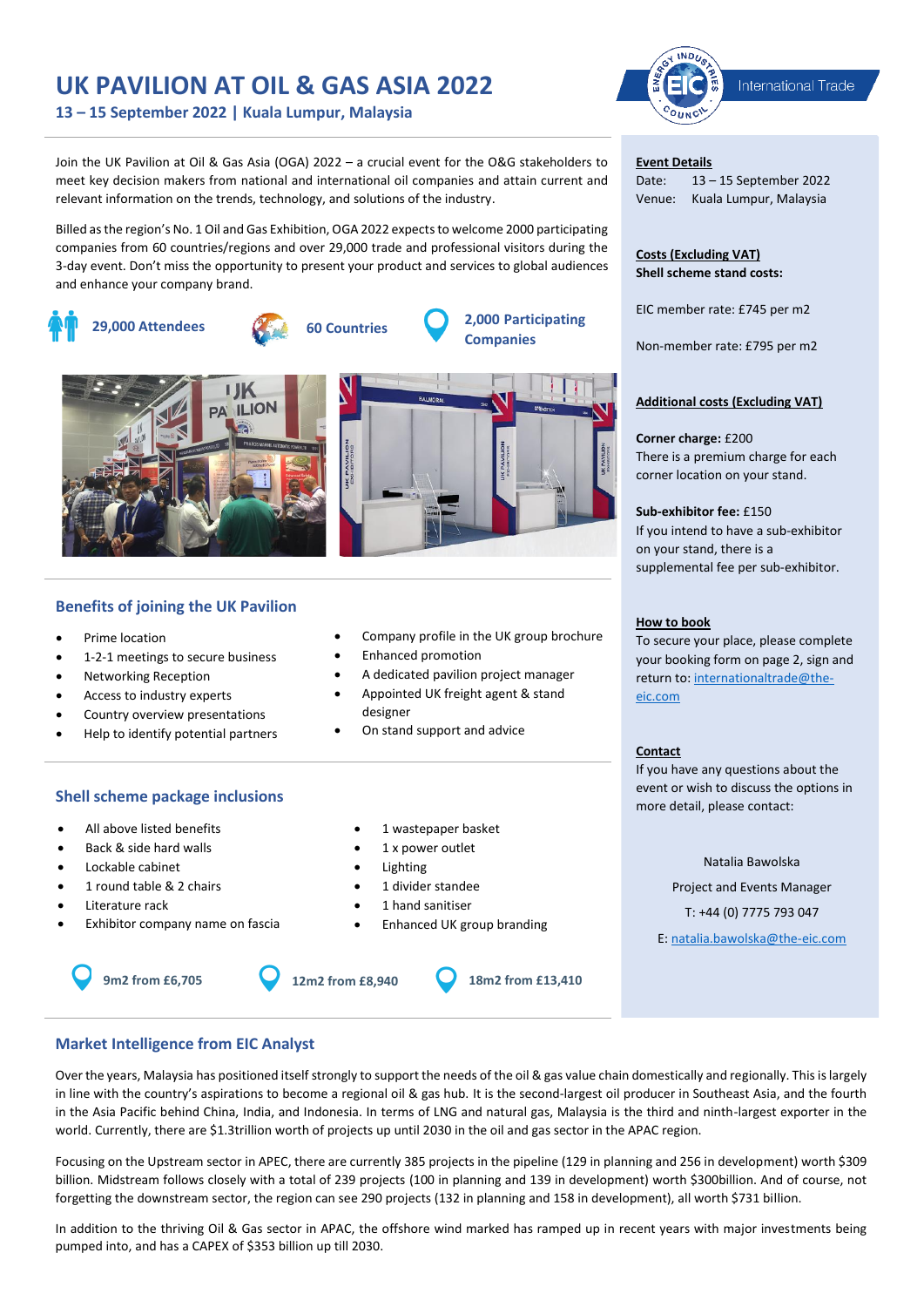# **Application Form**

### **Please return your completed and signed application form to internationaltrade@the-eic.com**

We wish to participate in the UK Pavilion and confirm that we accept the Terms and Conditions issued by the EIC below, (new amendments due to the COVID-19 pandemic can be seen highlighted in yellow) and the organisers (available on request). \*Compulsory fields must be completed.

As part of my participation in the event I understand the EIC will need to share my information, company information, and any contacts in relation to the event with external partners specific to the event.

In the ongoing COVID pandemic I understand and accept the below:

- If the show were to be cancelled/postponed by the organisers, refunds would be done on a sliding scale; it would depend on the amount of money that has been paid/contractually committed to the organisers & contractors, and the amount that will be refunded to us.
- If you were to cancel your participation because of quarantine issues, travel problems, or internal company decisions, and the show was still going ahead, you would not be guaranteed to receive any refund, you are 100% liable.
- Please note, if a quarantine is put in place in Malaysia and/or UK, the exhibitors will be responsible to cover any additional expenses. If you chose not to attend due to this, you will not be able to receive a refund.

| Signa<br>i idlui e.          |                    |     |  |  |  |  |  |
|------------------------------|--------------------|-----|--|--|--|--|--|
|                              |                    |     |  |  |  |  |  |
| Name<br>caps).<br>.<br>≧ (in | Date: <sup>*</sup> | ïme |  |  |  |  |  |

The Exhibitor warrants that the person submitting the Application Form is fully authorised to enter into the Contract on behalf of the Exhibitor.

### 1. UK COMPANY DETAILS (FORMS WITHOUT UK REGISTERED COMPANY DETAILS WILL NOT BE ACCEPTED)

| 2.SPACE RESERVATION*                                                                                                                                             |  |    |    |  |
|------------------------------------------------------------------------------------------------------------------------------------------------------------------|--|----|----|--|
| We wish to apply for the following space and shell scheme states are seen to same sqm                                                                            |  |    |    |  |
| Our preferred stand numbers (in order of preference) are: 1.                                                                                                     |  | 2. | 3. |  |
| 3. Payment is due within 30 days of invoice, if invoice is raised less than 30 days before the event, payment is due prior to the event date.                    |  |    |    |  |
| Payment is required to be received before the date of the event. If the EIC has not received full payment prior to the event start date, EIC reserve             |  |    |    |  |
| the right to hold back exhibitor passes and access to the exhibitors stand. Full payment remains due and payable. All costs and fees below are<br>excluding VAT. |  |    |    |  |

### **Shell scheme stand cost**

| EIC member rate: £745 per m2                                                  |          |
|-------------------------------------------------------------------------------|----------|
| Non-member rate: £795 per m2                                                  |          |
| <b>Additional</b>                                                             |          |
| Corner charge: £200                                                           |          |
| Sub-exhibitor fee: £150                                                       |          |
|                                                                               |          |
| 4. COSTS listed are exclusive of VAT. Final invoice will include required VAT | Total: £ |

5. Please note: The safety of our event participants is paramount, and we are already undertaking measures to ensure the event fully complies with all health and safety protocols. Do not hesitate to contact our events team for more information.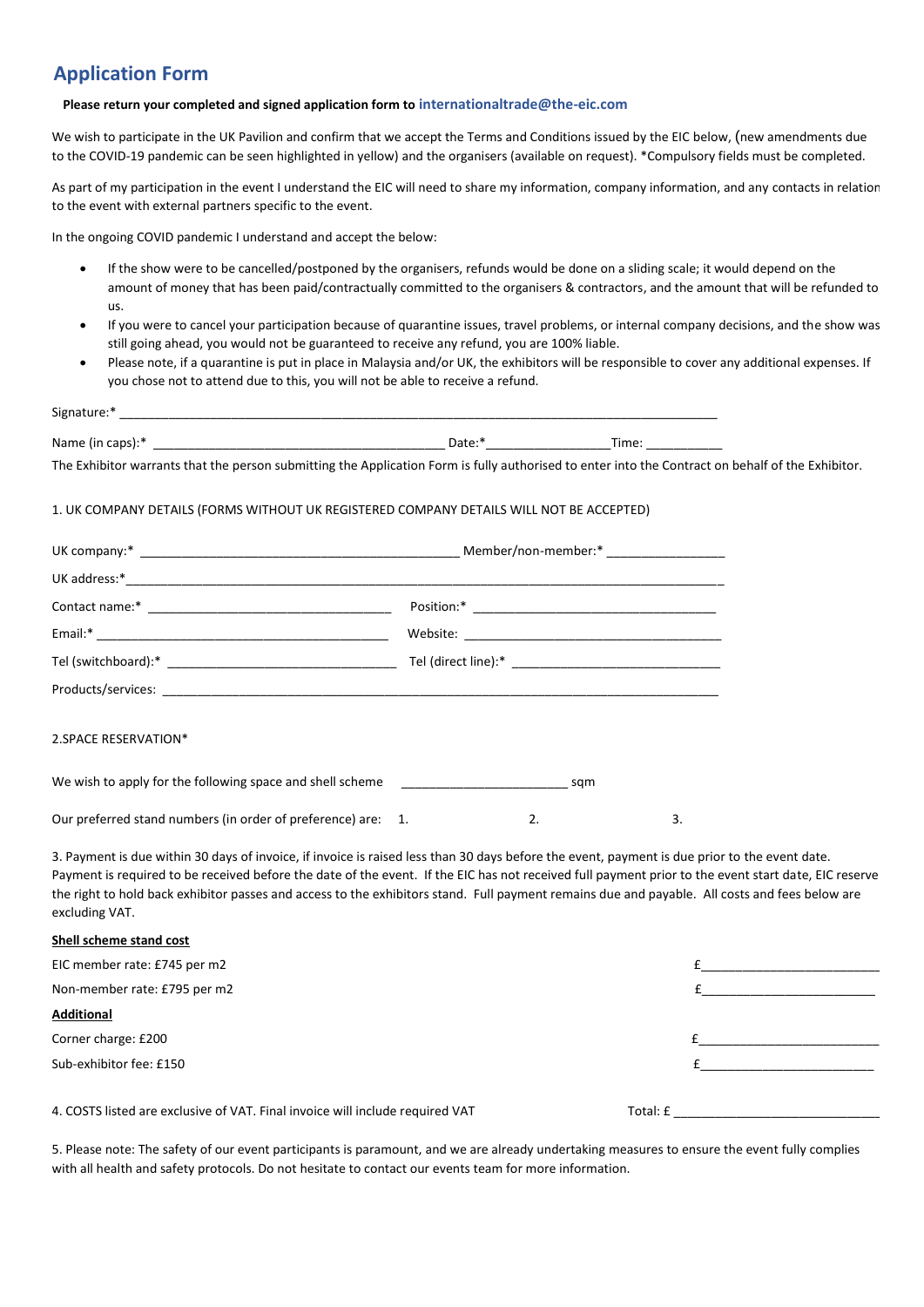### **Booking Terms & Conditions**

#### **1. Interpretation**

1.1 In these Conditions, the following definitions apply: **Application Form:** the application form completed by the Exhibitor.

**Charges:** the charges payable by the Exhibitor, as set out in the Application Form.

**Conditions:** these terms and conditions.

**Contract:** the contract between EIC and the Exhibitor, comprising the Application Form and these Conditions, formed in accordance with clause 2.

**Exhibitor:** the company specified in the Application Form.

**EIC**: Energy Industries Council, registered in England and Wales with company number 493459, whose registered office is at 89 Albert Embankment, London SE1 7TP.

**Event:** the event specified in the Application Form.

**Member:** a fully paid-up member of EIC.

Privacy Policy: the policy covering EIC's use of personal data which can be viewed at www.the-eic.com.

**Representative:** an individual employed by the Exhibitor who may attend the Event on behalf of the Exhibitor.

**Shell Scheme:** the modular stand system supplied to Exhibitors which may include carpet tiles and furniture.

**DIT:** the UK Government's Trade and Investment department and any subsequent or replacement department.

**'Force Majeure'** shall mean acts of God, flood, drought, earthquake or other natural disaster, epidemic or pandemic; terrorist attack, civil war, civil commotion or riot, war, threat of or preparation for war, armed conflict, imposition of sanctions, embargo, or breaking off diplomatic relations; nuclear, chemical or biological contamination or sonic boom any law or any action taken by a government or public authority including without limitation, imposing an export or import restriction, quota or prohibition, or failing to grant a necessary licence or consent; collapse of building, fire, explosion or accident; any labour or trade dispute, strikes, industrial action or lockouts (other than in each case by the party seeking to reply on this clause, or companies in the same group as that party); nonperformance by suppliers or subcontractors (other than by companies in the same group as the party seeking to rely on this clause); and interruption or failure of utility service.

1.2 In these Conditions, the following rules of interpretation apply:

(a) words in the singular include the plural and vice versa and words in one gender include any other gender: and

(b) a reference to a statute or statutory provision is a reference to such statute or statutory provision as amended or reenacted and includes any subordinate legislation made under that statute or statutory provision, as amended or re-enacted.

#### **2. Basis of Contract**

2.1 The Annlication Form is provided by the Exhibitor in accordance with these Conditions and constitutes as the contract between EIC and the Exhibitor.

1.2 After the Exhibitor submits an Application Form, EIC shall send the Exhibitor an email acknowledging that it has received the Application Form. 2.3These Conditions apply to the Contract to the exclusion of any other terms that the Exhibitor seeks to impose or incorporate, or which are implied by trade, custom, practice or course of dealing.

2.4The Exhibitor warrants that the person submitting the Application Form is fully authorised to enter into the Contract on behalf of the Exhibitor.

#### **3. Charges and Payment**

3.1 Upon booking your stand the EIC will require a deposit payment of 25%

3.2 EIC shall issue an invoice for all Charges. The Exhibitor shall pay any such invoice in full within 30 days of the date of the invoice.

3.3 If the Event can be attended by both Members and Non-Members and the Customer ceases to be a Member, the Customer shall, on request by EIC, pay any additional Charges applicable to non-Members.

3.4 EIC may adjust charges relating to the provision of space and stand construction based on actual costs and the Exhibitor shall pay any increase on receipt of invoice. The Exhibitor shall pay the costs of any additional site services, including but not limited to group telephones, refreshments and publicity, on receipt of invoice.

3.5 All Charges are subject to VAT at the applicable rate. stand but only to the minimum extent necessary. The Exhibitor

shall be liable for any consequential increase in costs. 7.3 COVID 19– EIC reserves the right to make adjustments to

your stand to be in line with local and exhibitions rules regarding health and safety or exhibitors and visitors.

7.4 COVID 19 UK Group Lounge – The EIC might remove, adapt or modify the lounge and meeting space to fit in with health and safety requirements.

3.6 The Exhibitor must pay all Charges in cleared funds prior to the Event.

3.7 If the Exhibitor fails to make any payment due to EIC under this Contract by the due date for payment, then, without limiting EIC's remedies under clause 13, the Exhibitor shall pay interest on the overdue amount at the rate of 4% per annum above the base rate of National Westminster Bank Plc from time to time. Such interest shall accrue on a daily basis from the due date until actual payment of the overdue amount, whether before or after judgment. The Exhibitor shall pay the interest together with the overdue amount.

3.8 EIC may deduct from any sums due or which may become due to the Exhibitor under this or any other contract with EIC, any sum which is due or which may become due to EIC from the Exhibitor under this or any other contract.

#### **4. Exhibitors**

4.1 The Exhibitor must be established and registered in the UK. Non-UK residents may attend the Event as Representatives.

4.2 If any Representative has any dietary or access requirements, the Exhibitor shall notify EIC of such on request by EIC.

4.3 The Exhibitor shall be fully responsible for obtaining any permits, visas or other authorisations required for its Representatives, guests and any sub-Exhibitor to attend the Event and for ensuring that these are valid and up to date. EIC shall not be responsible for any losses suffered by the Exhibitor as a result of the failure to obtain any such permits, visas or other authorisations or their withdrawal.

4.4 The Exhibitor shall be fully responsible for ensuring that each of its Representatives, guests and any Sub-exhibitor are fit for travel, including but not limited to obtaining any necessary immunisations, vaccinations or medication required or recommended for travel to the area in which the Event is held.

4.5 The Exhibitor shall procure that each Representative adheres to all rules, procedures and policies that are notified to the Exhibitor or the Representative and shall comply with all reasonable and lawful instructions given by any employee, officer or representative of EIC or the Event organiser or host (if not EIC).

4.6 The Exhibitor shall procure that its Representatives do not use any photographic equipment, mobile or other device to record or transmit any data, images or presentations given at the Event without prior written permission from EIC.

4.7 The Exhibitor shall be responsible for completing any information required by the Event organiser within any deadlines specified by the organiser or EIC.

4.8 EIC may refuse entry to, or expel from the Event, any Exhibitor and/or Representative whose conduct breaches, or (in EIC's sole discretion) is likely to breach, clause 4.5 or whose conduct prejudices the proper and safe running of the Event or the enjoyment of the Event by other attendees. If this occurs, EIC shall not refund any Charges to the Exhibitor.

4.9 If the Exhibitor is permitted to invite guests to the Event, the Exhibitor shall be responsible for the conduct of its guests and for ensuring they comply with the relevant provisions of this Contract.

4.10 The Exhibitor shall be responsible for the conduct of its Sub-Exhibitors (if any) and for ensuring they comply with the relevant provisions of this Contract.

4.11 The Exhibitor shall indemnify and keep indemnified EIC (and any third parties including the Event organiser or host and other attendees) against any claims, losses, damages, costs (including all reasonable legal costs), expenses, demands or liabilities resulting from or arising from any breach of this clause 4.

4.12 The Exhibitor shall be fully responsible for ensuring that each of its Representatives and guests:

(a) Are fit for any travel to the event, including but not limited to obtaining any necessary immunisations, vaccinations or medication required or recommended for travel to the area in which the Event is held.

(b) Adheres to all rules, procedures and policies that are notified to the Sponsor or the Representative and shall comply with all reasonable and lawful instructions given by any employee, officer or representative of EIC or the Event organiser or host (if not EIC).

(c) COVID 19 – follow all local authority guidelines for exercising safe social distancing in place at the time.

7.5 COVID 19 – EIC reserves the right to make adjustments to the event layout to meet local authority requirements for any enhanced health & safety restrictions put in place.

7.6 COVID 19 – EIC will exercise all necessary precautions to ensure the safety and wellbeing of all participants and notify all of any official guidelines for exercising safe social distancing in place during the event.

7.7 EIC shall take reasonable care to allocate space to Exhibitors which avoids inclusion of pillars and other

#### **5. Sub-Exhibitors**

5.1 The Exhibitor may permit additional companies ("Sub-Exhibitors") to display or exhibit goods within its stand. 5.2 Any Sub-Exhibitors must be approved by EIC in writing in

advance of the Event.

5.3 The Exhibitor shall pay an additional charge to EIC for each Sub-Exhibitor.

#### **6. Event**

6.1 EIC reserves the right to make changes to the published programme of the Event (including, but not limited to changes to the number of stands, timings, speakers or venue) at any time and does not guarantee the quality or the content of the Event or the number of other exhibitors or attendees.

6.2 The views and opinions expressed by any speaker, exhibitor, sponsor or attendee at the Event are their own. EIC shall not be responsible for any advice given or view expressed by any speaker, exhibitor, sponsor or attendee at the Event or in any material provided to the Exhibitor or its Representatives. 6.3 EIC has the right to cancel the Event due to circumstances beyond its reasonable control (which, for the avoidance of doubt, shall include insufficient numbers of bookings by Exhibitors or attendees). In such circumstances, if the Event is rescheduled, the Exhibitor may attend the rescheduled Event. For the avoidance of doubt, the Exhibitor shall not be entitled to a refund of Charges or any other expenses if it cannot attend the rescheduled Event.

If the Event is not rescheduled, EIC shall refund to the Exhibitor a percentage of the amount paid depending on costs and charges the EIC has already paid and/or committed to. For the avoidance of doubt, any refund shall be limited to the Charges paid, and shall not include travel, accommodation or other expenses (such as shipping or transport) incurred by the Exhibitor in connection with the Event, and EIC shall not refund charges to the extent that EIC has already committed expenditure or irrevocably agreed to commit expenditure in respect of the Exhibitor's attendance at the Event.

6.4 If the Event organiser or host cancels the Event (including due to force Majeure reasons), EIC shall refund the Exhibitor a percentage of the amount paid depending on costs and charges the EIC has already paid and/or committed to. The EIC shall not refund Charges to the extent that EIC has already committed expenditure or irrevocably agreed to commit expenditure in respect of the Exhibitor's attendance at the Event. It would be done on a sliding scale; it would depend on the amount of money that has been paid/contractually committed to the organisers & contractors, and the amount that will be refunded to us. The EIC are also able to retain costs to cover their own Administration and event management fees. From the point the exhibitor signs the application form they are then liable for all costs relating to the event.

6.5 If the Event organiser or host postpones the Event (including due to force Majeure reasons), EIC shall refund a reasonable proportion of the Charges to the Exhibitor, except that EIC shall not refund Charges to the extent that EIC has already committed expenditure or irrevocably agreed to commit expenditure in respect of the Exhibitor's attendance at the Event. It would be done on a sliding scale; it would depend on the amount of money that has been paid/contractually committed to the organisers & contractors, and the amount that will be refunded to us. The EIC are also able to retain costs to cover their own Administration and event management fees. From the point the exhibitor signs the application form they are then liable for all costs relating to the event.

6.6 EIC may provide an exhibitor manual including additional information about the Event and the Exhibitor's responsibilities. The Exhibitor shall be responsible for reading and complying with any exhibitor manual and EIC shall not be responsible for any failure by the Exhibitor to do so.

#### **7. Exhibition Stand and Space**

7.1 Individual stands are allocated on a first-come, first-served basis. EIC shall use its reasonable efforts to provide the size of stand and Shell Scheme (if applicable) requested by the Exhibitor but cannot guarantee in advance the hall, position, Shell Scheme (if applicable), configuration of stand or total stand size. EIC may adjust Charges based on actual costs in accordance with clause 3.3.

7.2 EIC reserves the right to move the location of the Exhibitor's stand, or to alter the size of an Exhibitor's

obstructions or physical restrictions but the Exhibitor acknowledges that this shall not always be possible.

7.8 The Exhibitor shall ensure that the space, stand and Shell Scheme (if applicable) allocated to it are adequate for its needs. 7.9 If the Exhibitor has booked a Shell Scheme, it shall not embellish the identity panels of its stand by using graphics outside or above the allocated stand space.7.10 If the Exhibitor has booked a free build or 'space only' stand: (a) it must supply technical drawings and graphics of its stand for approval in